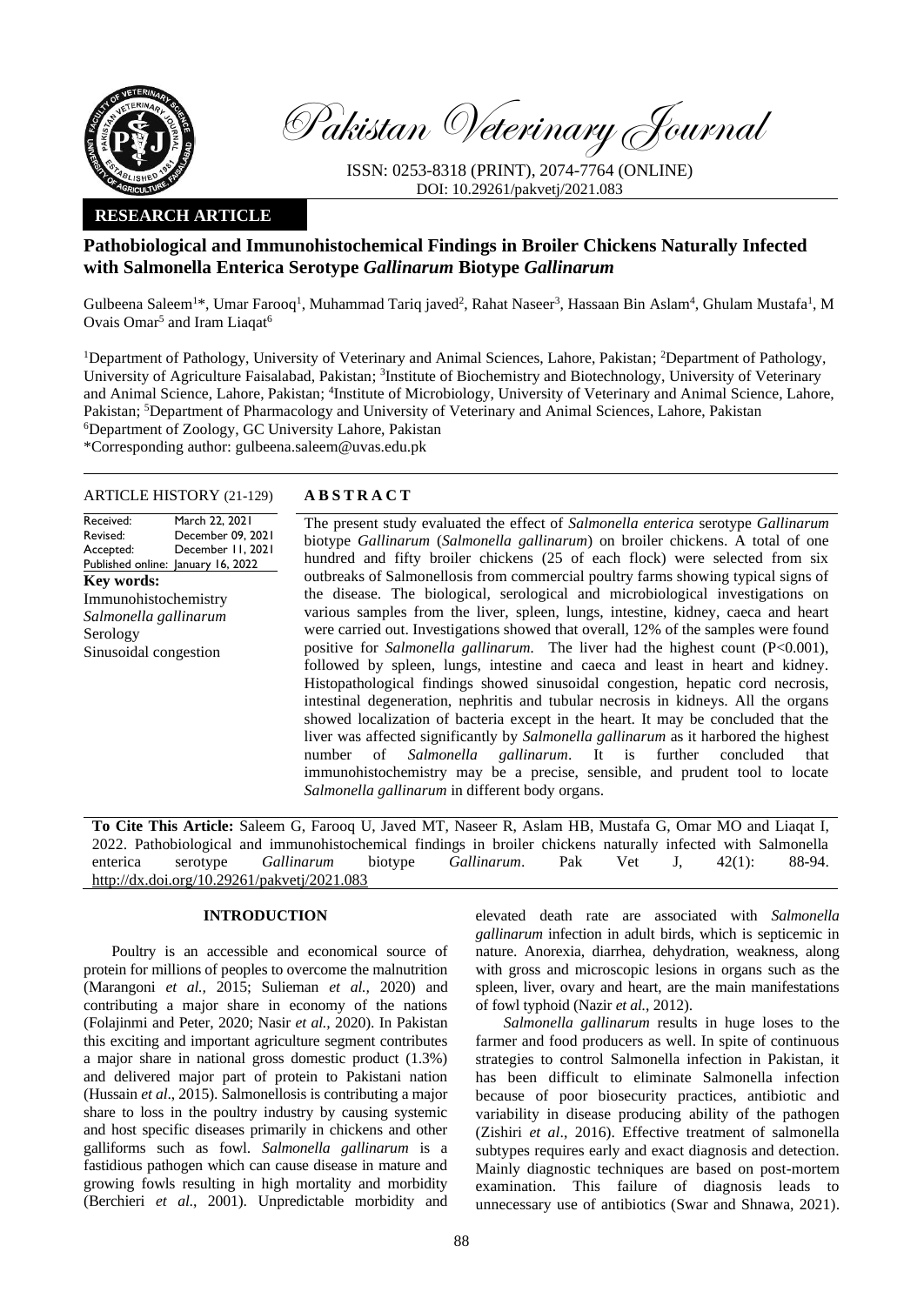Antibiotics resistance may encounter as previous exposure make *Salmonella* species resistant. So a more effective diagnosis of *Salmonella* has become an urgent priority for the poultry industry (Arora *et al.*, 2015). In order to better understanding and deeper insight of pathological processes associated with *Salmonella gallinarum* infection correct diagnosis and detection of causative agent is necessary for successful eradication of *Salmonella gallinarum* (Aslam *et al*., 2012; Rajagopal and Mini, 2013). Therefore, present study was aimed to determine *Salmonella gallinarum* in naturally affected broiler chickens through pathomicrobial and immunohistochemical techniques.

#### **MATERIALS AND METHODS**

**Sample collection:** One hundred and fifty broiler chickens were selected from six outbreaks of Salmonellosis reported in different commercial poultry farms around Lahore. Each flock was composed of about thirty thousand birds. Birds were selected showing typical signs of disease: high fever, watery bright yellow diarrhea to mucoid green-yellow droppings, rapid respiration, pale and shrunken combs were selected. Following postmortem examination, samples were collected from different organs (liver, spleen, lungs, intestine, kidney, caeca and heart). Samples were particularly taken from the organs showing gross lesions such as enlarged, congested and bronze colored liver with necrotic foci, swollen spleen, enlarged kidneys, intestine with catarrhal inflammation along with ulceration, pinhead to pea-size grey nodules on the heart and edematous lungs. Twentyfive birds were selected from each flock and tissue samples from liver, spleen, intestine, lungs, caeca heart and kidney were collected in duplicates: one in a polythene bag, the second in 10% neutral buffered formalin.

**Isolation and identification of bacteria:** For isolation and identification of *Salmonella gallinarum* preenrichment method was used according to the standard methods as described in the literature with some modifications (Ozbey and Ertas, 2006). Twenty-four grams of affected organs (liver, spleen, intestine, caeca, lungs, heart and kidneys) were cut into small pieces with sterile scalpel blade and suspended in 250 ml sterile buffered peptone water Following incubation for 18 hours at 37°C, 1 ml of buffered peptone water culture was added into Selenite broth and incubated at 42°C for 24 hours. The Selenite broth culture was then streaked onto plates of Salmonella Shigella agar and finally incubated at 37°C for 24 hours. The plates were observed for the characteristic colorless, whitish and slightly grey colored colonies of *Salmonella gallinarum* on Salmonella Shigella agar. Confirmation of suspected colonies on Salmonella Shigella agar was carried out by Gram-staining, biochemically and serologically. Serotyping of all isolates of *Salmonella* performed rendering to the WKL (White-Kauffmann-LeMinor scheme) as described by Grimont and Weill (2007), based on quick agglutination test with salmonella antiserum (BIO-RAD, France).

**Viable counts of** *Salmonella gallinarum* **in different organs:** Viable counts of bacteria in organs (liver, spleen, lungs, intestine, kidney, caeca and heart) were carried out. These organs were put in sterile stomacher bags and weighed. One gram from each organ was homogenized with 9 ml of phosphate-buffered saline (pH 7) using a stomacher laboratory blender for 3 minutes. One ml from homogenate was serially ten-fold diluted in phosphatebuffered saline. One ml from 5th to 7th dilution of each organ was spread on Salmonella Shigella agar (Oxoid, UK) plates and incubated at 37°C for 24 hours (OIE, 2012) and confirmation of *Salmonella gallinarum* was done biochemically (Christensen *et al*., 1992) and serologically (Majchrzak *et al*., 2014).

**Histopathological examination of organs:** Following post-mortem examination, 1-1.5cm of tissue samples from different organs (liver, spleen, lungs, intestine, caeca, heart and kidney) were preserved in 10% neutral buffered formalin. These were used for histopathological examination, applying the standard technique for fixation, dehydration, clearing and infiltration. (Bancroft and Gammable, 2008).

**Immunohistochemistry:** The primary antibodies were raised, rendering the technique defined in previous literature with modifications (Beyaz and Kutsal, 2003). Histostain®-Plus Kit (UK) was used to conduct immunohistochemistry. Avidin-biotine-peroxidase complex method was used in staining of tissues, and all the protocol used during staining was as per the standard protocol described by the manufacturer.

**Statistical analysis:** The data was analyzed using the statistical package Genstat 11 for windows (VSN International Ltd, Hemel, Hemstead, UK). One-way analysis of variance (ANOVA) was performed. In the case of significant differences Tukey's paired comparison procedure was applied. Effects were reported as significant at P<0.05.

#### **RESULTS**

One hundred and fifty birds were selected from six outbreaks of Salmonellosis reported in different commercial farms around Lahore. The majority of selected birds showed typical signs of the disease, including high fever, watery bright yellow diarrhea to mucoid green-yellow droppings, rapid respiration, pale and shrunken comb.

**Post-mortem examination:** Post-mortem examination revealed different lesions typical of fowl typhoid. Out of 150 broiler chickens, 80% showed enlarged, hemorrhagic and bronze colored liver with necrotic foci (Fig. 1A, 1B). Blackish and swollen spleen (Fig. 1F) was seen in 65% of broiler chickens. About 46% of broiler chickens showed edematous lungs (Fig. 1E). Hemorrhagic enteritis (Fig. 1D) and enlarged kidneys (Fig. 1C) was observed in 38.6% and 30.6% of broiler chickens, respectively. In contrast, only 0.66% showed grey nodules on the heart.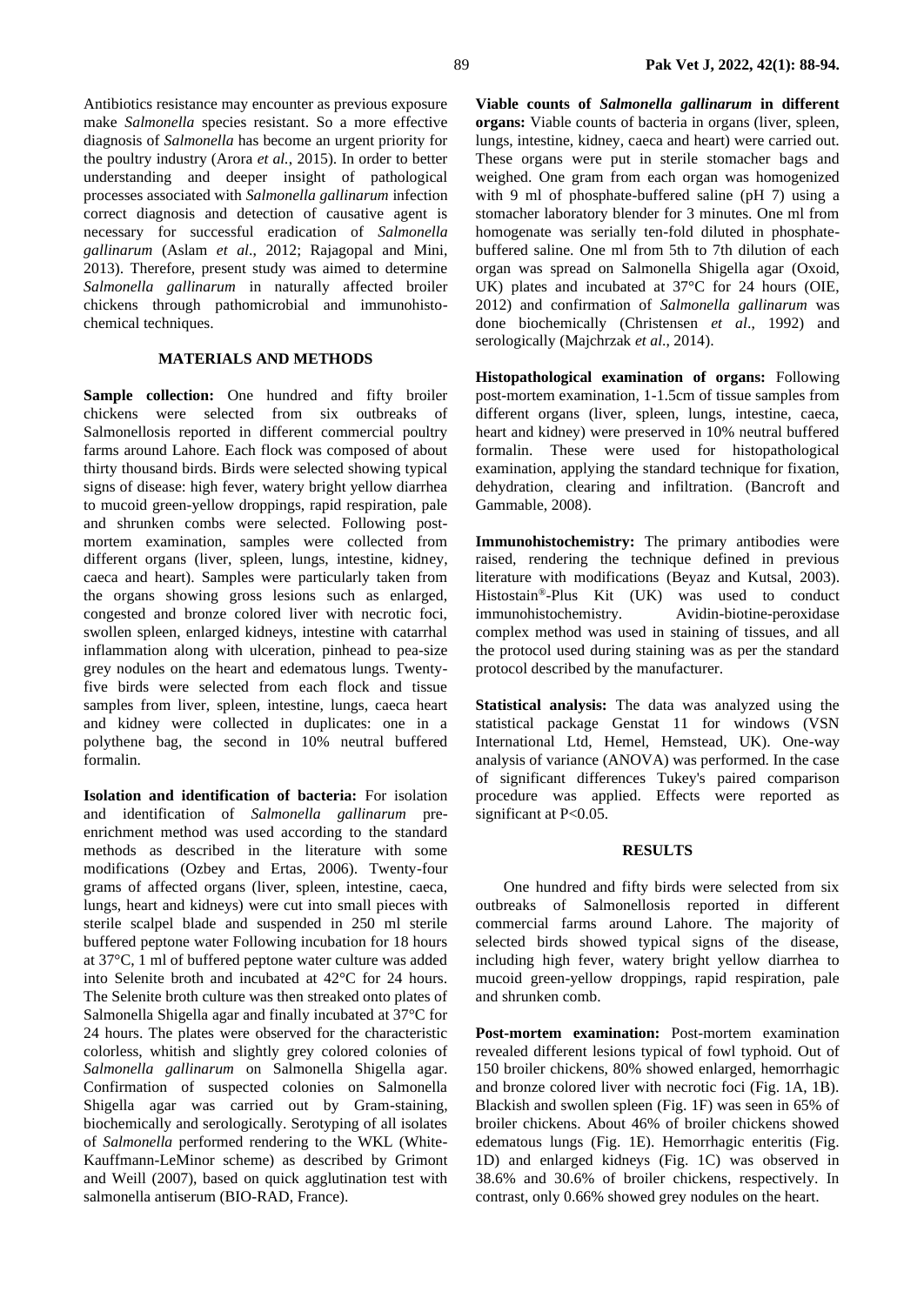

**Fig. 1:** Post-mortem findings in broiler chickens naturally infected with *S.gallinarum*. A-B: Enlarged and haemorrhagic liver. C:Enlarged kidney. D: Intestine showing enteritis. E: Congested and oedematous lungs. F: Blackish and enlarged spleen.

**Isolation and identification of** *Salmonella gallinarum***:**  Following a post-mortem, samples from the liver, spleen, intestine, lungs, caeca heart and kidney were collected to enumerate *Salmonella gallinarum* and its location in different body organs. In the current study, microbiological investigations showed that 12% of broiler chickens were positive for *Salmonella gallinarum* (18 out of 150 samples). *Salmonella gallinarum* was recovered from the liver, intestine, caeca, kidney, lung, heart and spleen. None of the bird had *Salmonella gallinarum* in all of the organs investigated.

The liver had the highest counts  $(P<0.001)$  of *Salmonella gallinarum*  $(2 \times 10^{10} \text{cfu/g})$  followed by spleen  $(1 \times 10^{10} \text{cftu/g})$ , lungs  $(9 \times 10^{9} \text{cftu/g})$ , intestine  $(7 \times 10^{10} \text{cftu/g})$  $10^9$ cfu/g), and caeca (5 × 10<sup>9</sup>cfu/g) while the count was least in the kidney  $(3 \times 10^9 \text{cftu/g})$  and heart  $(9 \times 10^8 \text{cftu/g})$ (Fig. 2).

**Histopathological findings:** Histopathological findings in different organs (liver, kidney, caeca, intestine, lungs, spleen and heart) from birds in which *Salmonella gallinarum* was isolated are summarized (Table 1). In most cases, necrosis in the hepatic cord and congestion in the central vein was observed in the liver with congestion in the sinusoid (Fig. 3A, B). Moderate necrosis was detected in proximal and distal tubules of the kidneys. In a few cases, peritubular congestion, tubular necrosis, interstitial nephritis and aggregation of inflammatory cells (Fig.3D) were also observed. The spleen showed degeneration (Fig. 3C). Microscopically the lungs showed congestion with an accumulation of blood cells. In many cases, intestinal histopathological sections showed degeneration and congestion (Fig. 3E). Intestinal caeca showed degeneration and necrosis as (Fig. 3F).



**Fig. 2:** Counts of S. *gallinarum* in different organs of broiler chickens showed signs of fowl typhoid. The error bars are the standard error of the mean (SEM).

**Immunohistochemical findings:** Immunohistochemistry was performed on tissue samples from which *Salmonella gallinarum* was retrieved. Immunohistochemistry revealed histopathological lesions and the localization of bacteria in these tissues. Dark stained areas of immunoreactions between antigen and antibody showed *Salmonella gallinarum* in positive slides. In the liver, positive staining was present in necrotic areas and cytoplasm of hepatocytes (Fig. 4A). Immunoreactivity was detected in degenerated renal tubules. Necrotic material and cytoplasm of inflammatory cells in the kidney were also ladled with immunopositive stain (Fig. 4B). Strong immunoreactivity was detected in lungs where exudates were presented (Fig. 4C). Positive staining was present in the cytoplasm of the macrophage in the spleen (Fig. 4D),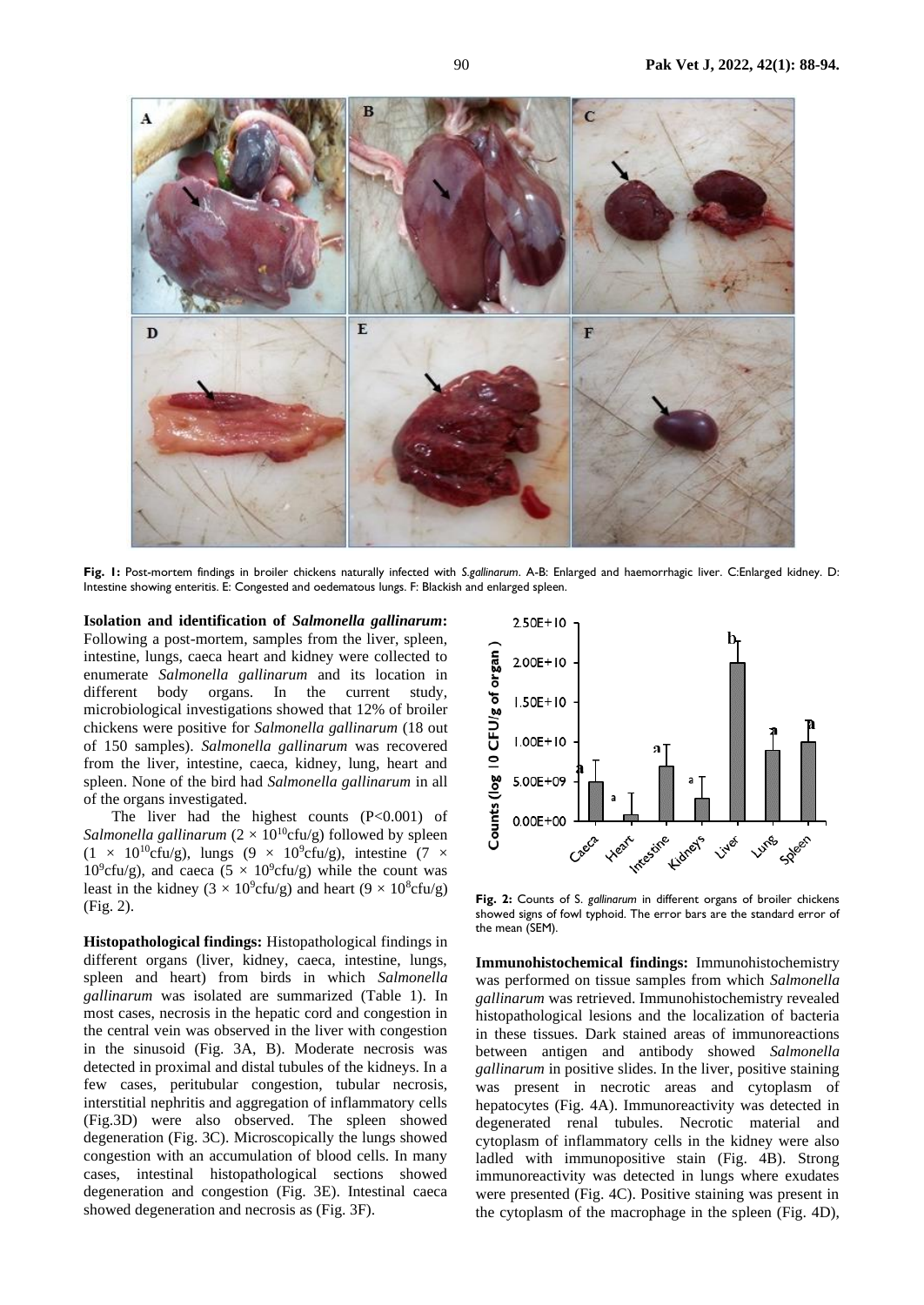

**Fig. 3:** Photomicrograph of broiler chickens naturally infected with *Salmonella gallinarum* showing A:Sinusoidal, central vein congestion and hepatic cord necrosis in the liver. B: Cellular swelling in liver. C: Congestion in the spleen. D: Tubular necrosis and interstitial nephritis in the kidney E: Degeneration in intestinal villi. F: Degeneration and necrosis in intestinal caeca.



**Fig. 4:** A: Photomicrograph of liver of broiler showing Immunopositive reaction (arrow), (immunohistochemistry 40×). B: Photomicrograph of the kidney of broiler chicken showing *Salmonellagallinarum* positive reaction (arrow), (immunohistochemistry 40×). C: Photomicrograph of spleen showing immunoreaction (arrow), (immunohistochemistry 40×). D: Photomicrograph of spleen showing immunoreaction (arrow), (immunohistochemistry 40×).

indicating antigen-antibody reaction. Dark stained areas were detected in the mucosa of both intestine and caeca. However, no immunoreactivities were observed in any of the heart samples taken from *Salmonella gallinarum.*

**Table 1:** Histopathological lesions (%age) in organs of broiler chicken naturally infected with *S. gallinarum*

| Organ     | Histopathological lesions         | Lesions (%) |
|-----------|-----------------------------------|-------------|
| Liver     | sinusoidal congestion             | 72          |
|           | Hepatic cord necrosis             | 55.5        |
|           | infiltration of inflammatory cell | 44          |
| Kidney    | Peritubular congestion            | 33          |
|           | Tubular necrosis                  | 50          |
|           | Interstitial nephritis            | 8.8         |
| Lungs     | Congestion                        | 77.7        |
| Spleen    | Degeneration                      | 16          |
| Intestine | Degeneration                      | 40          |
| Caeca     | Degeneration                      | 27          |
|           | <b>Necrosis</b>                   | 38.8        |
| Heart     | Degeneration of muscles           | 5.5         |

## **DISCUSSION**

Salmonella is a significant zoonotic pathogen of poultry delivering a major threat to poultry consumers through the infected birds and a primary reason for morbidity and mortality in developing countries due to poor sanitation and an open rearing system (Stevens *et al.,* 2009). Transmission of the disease occurs through vertical as well as horizontal routes (Tadele *et al.,* 2014). Control of *Salmonella gallinarum* is difficult because of improper and misleading diagnosis and development of multidrug resistance strains (Filho *et al*., 2016) The present study was conducted to investigate the pathomicrobial study of naturally infected broiler chickens. The status of various organs in the liver, lungs, caeca, spleen and kidneys after *Salmonella gallinarum* infection was also investigated through histology and immunohistopathological techniques.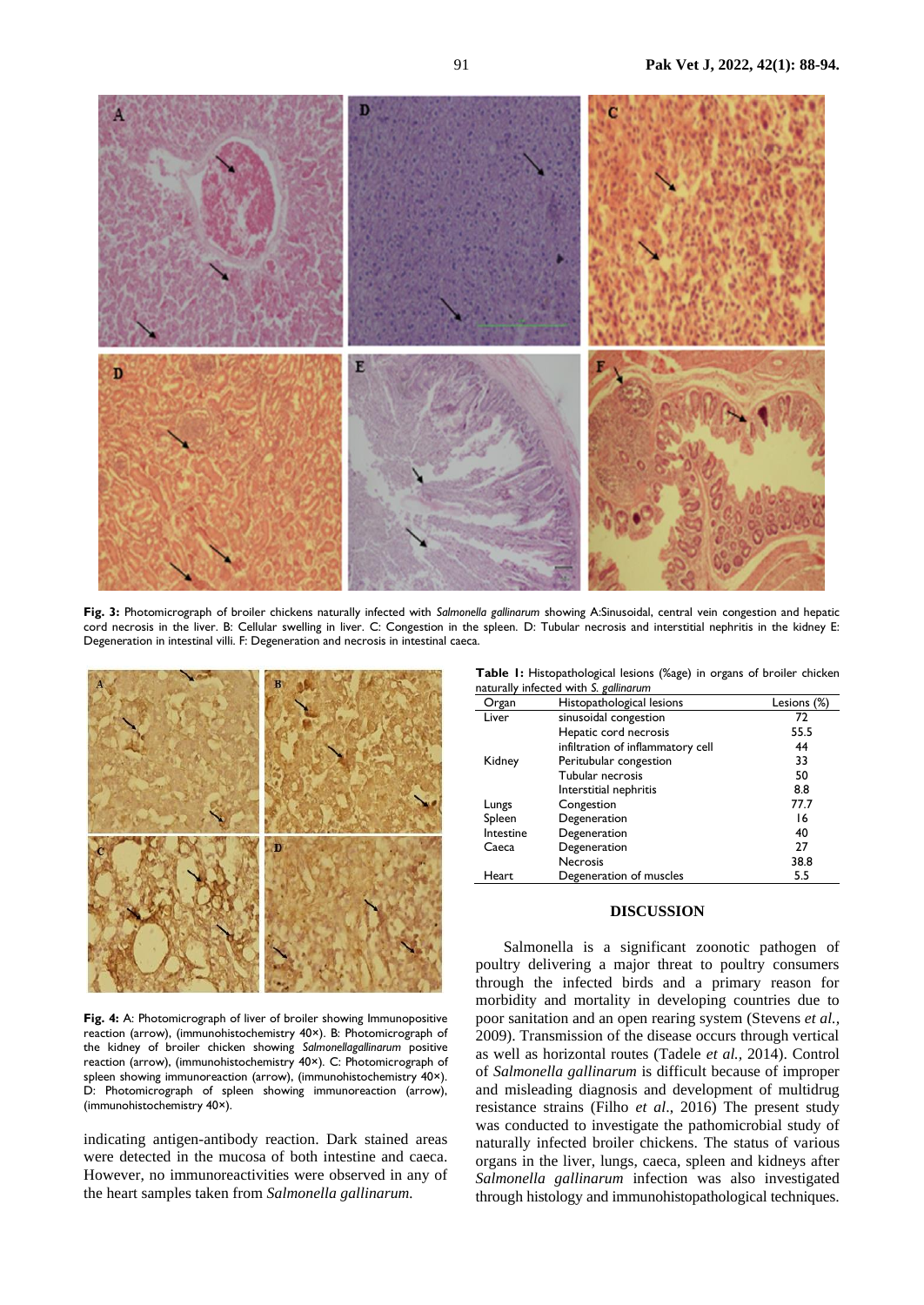In the present study, *Salmonella gallinarum* was isolated and confirmed from the liver, spleen, intestine, caeca, lungs, kidney and heart of broiler chickens through culture and serological methods. On Salmonella Shigella agar, whitish-grey colonies were obtained, and all the biochemical tests were positive for *Salmonella gallinarum* as described previously (Ahmed *et al*., 2008; Tunca *et al*., 2012). In the current study overall prevalence of *Salmonella gallinarum* in broiler chickens was 12%. Previous studies have shown variable results in cultural prevalence. Compared to the present study (12%) higher prevalence 22.3% in layer and 47.7% in commercial broiler chicken were observed in some studies (Ahmed *et al.*, 2008; Kwon *et al*., 2010) Similar prevalence of *Salmonella gallinarum,* 22.3% through culture techniques, has also been reported in layers (Ahmed *et al*., 2008). In the present study,12% cultural prevalence corresponds with the 8.8% prevalence rate of *Salmonella gallinarum* in commercial poultry farms around Srinagar, India (Shah *et al*., 2012). Although these variations in cultural prevalence might be due to breed differences and the age of the birds as they considered 6-77-week-old birds. Kwon *et al.* (2010) described 47.7% prevalence of *Salmonella gallinarum* during year 2000-2008 in commercial broiler chickens indicating much higher prevalence than current study. This high prevalence may be due to a different geographical location, longer research duration by these researchers and strict policy of control and eradication in these areas.

In the present study *Salmonella gallinarum* was isolated from samples of liver, spleen, intestine, caeca, lungs, kidney, and heart of broiler chickens. The highest frequency of *Salmonella gallinarum* recovery was from the liver, followed by the spleen. The liver had the highest *Salmonella gallinarum* counts (P<0.05) while it was the least in the heart. These results are in line with the findings of research conducted by Rocha-e-Silva *et al*. (2013). Who recovered *Salmonella gallinarum* from different organs (liver, spleen, lungs, caecum and reproductive tract) following experimentally infected Japanese's quail. *Salmonella gallinarum* is known to be host specific with specific systemic infection sites for its growth (Chadfield *et al*., 2003). Similar to our findings higher concentrations of *Salmonella gallinarum* were recovered from the liver (Haider *et al*. 2014). Like the present study, the maximum recovery of *Salmonella gallinarum* has been reported from liver and spleen following experimental challenge in broiler chickens through oral and intra-peritoneal routes (Nazir *et al*., 2012).

The main gross findings at the time of post-mortem in broiler chickens were bronze discoloration of the liver, which was enlarged and congested with prominent necrotic foci. The spleen and kidney were also enlarged, the intestine and caeca showed inflammation. In majority of the broiler chickens both lungs were congested and edematous. Similar gross lesions like splenomegaly, congestion of lungs, bronze discoloration, of liver with hepatomegaly has been in broiler chickens have been reported in a natural outbreak of *Salmonella gallinarum* (Nazir *et al.,* 2012). Bronze discoloration of the liver is a common manifestation of *Salmonella gallinarum*  infection. Bile canaliculi is the predilection site of

*Salmonella gallinarum* that causes stasis of bile resulting in bronze discoloration of liver (Basnet *et al*. 2008; Chishti *et al.,* 1985). Shivaprasad, (2000) reported that *Salmonella gallinarum* mostly affects broiler chicken at 2- 3 week of age. The gross lesions in kidneys, lungs and spleen of birds affected with *Salmonella gallinarum* in the current investigation agree with the observation of other studies (Nazir *et al.,* 2012; Kumari *et al.,* 2013). Like the present study, Majid *et al.* (2000) described similar thickened and catarrhal inflammatory changes in the intestine and caeca of birds infected with *Salmonella gallinarum*.

Microscopically sinusoidal congestion and coagulative necrosis in the hepatic cord were the main gross findings observed in the liver of broiler chickens. Congestion in the liver and necrosis had been reported in earlier research in acute cases of the disease (Shivaprasad, 2000). Dutta *et al.* (2015) described similar findings, including congestion and necrosis in the liver in layer chickens affected with *Salmonella gallinarum*. Mild congestion of blood capillaries and veins in the lungs was observed in 77.7% of the positive samples from broiler. Accumulation of exudates in alveoli with moderate pneumonia was observed in some of the broilers chickens. Similar microscopic changes in the lungs of broiler chickens have been reported earlier by Shivaprasad (2000) and Kumari *et al*. (2013), who observed serofibrinous pneumonia and congestion in lungs.

Nazir *et al*. (2012) conducted a study on spontaneously occurring salmonellosis in commercially broiler chicken. They reported mild to severe congestion, hemorrhage, mononuclear cells and heterophilic infiltration in interstitial tissues of kidney produced by *Salmonella gallinarum* in commercial broiler chickens. Peritubular congestion, tubular necrosis and interstitial nephritis in the kidney were also detected in the present study. Histological lesions like interstitial nephritis and peritubular congestion observed in the present study were similar to those described previously (Nazir *et al*., 2012). Vascular congestion in the kidney in acute cases was reported by Shivaprasad (2000). In the present study, most of the cases showed degeneration in the spleen. Beyaz *et al*. (2010) also reported the necrosis in spleen. In the present study, intestinal villi showed degeneration. Caeca showed degeneration, necrosis and infiltration of heterophils and mononuclear cells. These histopathological lesions in broiler chicken were corresponding to the observation described by Kumari *et al*. (2013).

Immunohistochemistry is effectively used to diagnose many poultry diseases (Singh *et al*., 2015), including Salmonellosis (Beyaz *et al*., 2010). It is highly particular and responsive in the infected tissues (Ahmed *et al*., 2018). As an intracellular organism, Salmonella can be located in the cytoplasm of the host cells (Castanheira and Garcia-del Portillo, 2017). It can proliferate within the cytoplasm of phagocytes and notorious for continuing to exist phagocytosis (Jones *et al.,* 2007). In the present study, antigenic localization of the agent was used. Immunoreactivity observed in the different samples from a variety of organs. Strong positive immunoreactivity was detected in the liver, lungs, spleen and kidney with immunoperoxidase. Strong immunoreactivity was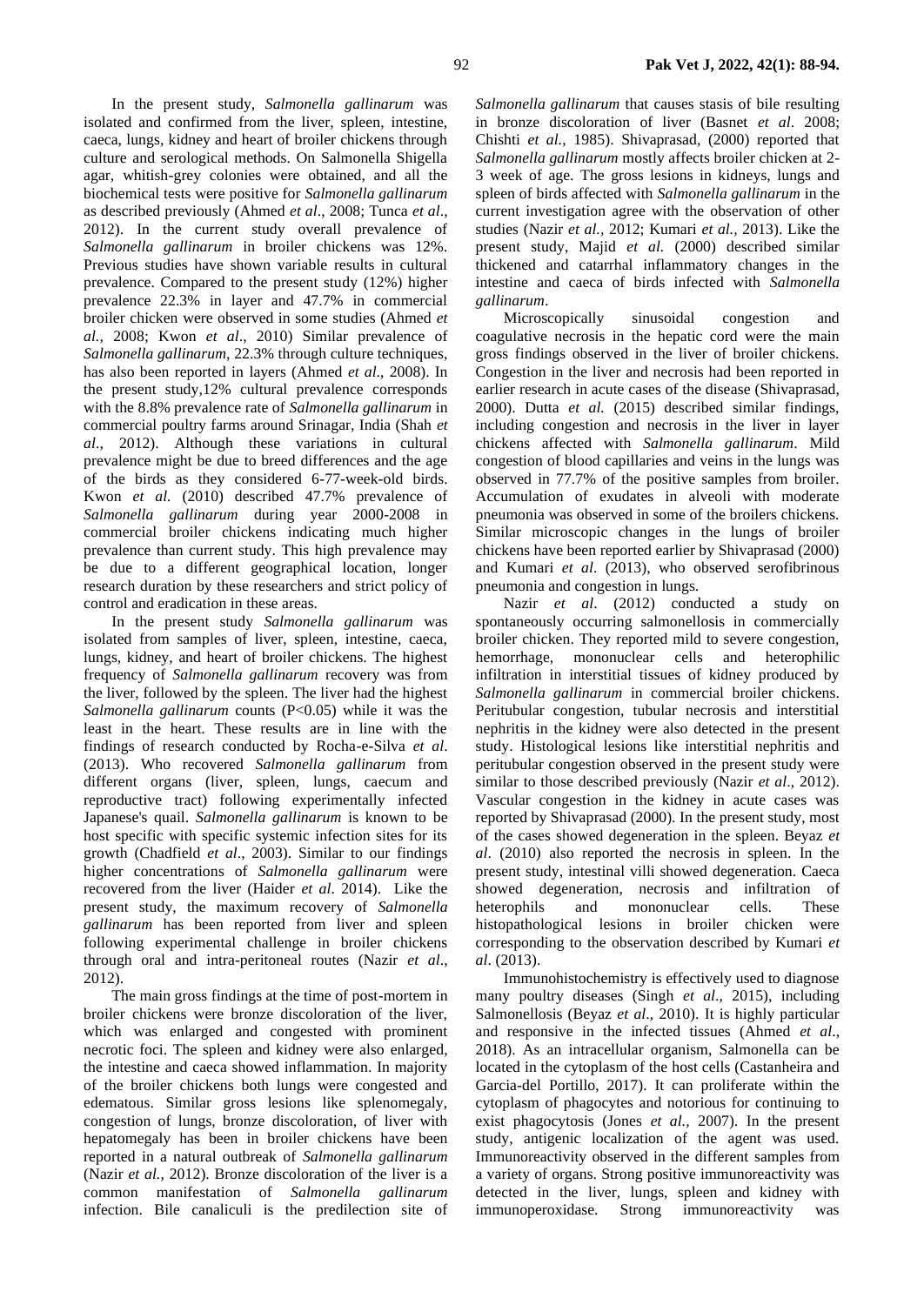detected in the areas of necrosis as well as in the nearby cytoplasm of hepatocytes in the liver. The heart was the only organ that showed no positive stained area. This absence of immunoreactivity in the heart may be due to a clearance of the pathogen by the immune system so the tissue was in a repairing condition. Positive staining was observed in the spleen. Mostly immunoreactivity was noticed in the cytoplasm of inflammatory cells. Immunostaining was observed in necrosed renal tubules and within necrotic materials. Strong immunoreactivity was detected in the inflammatory cells of the lungs. Low uptake and low cytotoxicity of the host macrophages with *S*. *gallinarum* results in mild induction of proinflammatory responses that may be the possible reason for long-term persistence *S*. *gallinarum* in the intracellular environment (Huang *et al*., 2020). Similar immunohistochemical findings were reported by Tunca *et al*. (2012) in young and adult budgerigars (Melopsittacus undulates). Coincide with our immunohistochemical findings in broiler chickens Mshelbwala *et al.* (2020) detected localized immunoreactions to *Salmonella* as well as lesions in visceral organs of the chicken. Immunohistochemistry significantly emergent diagnostic precisions as it permits localization of antigen within lesions (Headley *et al.*, 2020).

**Conclusions:** It can be concluded from the present study that the liver was the principal organ that harbored the highest number of *Salmonella gallinarum*. Furthermore, *Salmonella gallinarum* was not revived from all the birds showing fowl typhoid signs. Immunohistochemistry can be a specific and precise tool to locate *Salmonella gallinarum* in different body organs. Further studies are needed to explore the economic implications of *Salmonella gallinarum* infection under field conditions.

**Authors contribution:** GS gave the ideas and designed the research project. UF collected samples and conducted research. All authors were involved in the interpretation of research, statistical analysis, and manuscript write up. All authors declare no conflict of interest.

#### **REFERENCES**

- Ahmed AKM, Islam M, Haider G, *et al*., 2008. Seroprevalence and pathology of naturally infected Salmonellosis in poultry with isolation and identification of causal agents. J Bangladesh Agri Uni 6:327-34.
- Ahmed H, Mays J, Kiupel M, *et al*., 2018. Development of reliable techniques for the differential diagnosis of avian tumour viruses by immunohistochemistryand polymerase chain reaction from formalin-fixed paraffin-embedded tissue sections. Avian Pathol 47:364-74.
- Arora D, Kumar S, Jindal N, *et al*., 2015. Prevalence and epidemiology of Salmonella enteric serovar Gallinarum from poultry in some parts of Haryana, India. Vet World 8:1300.
- Bancroft JD, and Gamble M, 2008.Theory and Practice of Histological Techniques. 6th Edition, Churchill Livingstone, Elsevier, China.
- Berchieri JA, Murphy C, Marston K, *et al*., 2001. Observations on the persistence and vertical transmission of *Salmonella enteric serovars pullorum* and *gallinarum* in chickens: effect of bacterial and host genetic background. Avian Pathol 30:221.
- Beyaz L, Atasever A, Aydin F, *et al*., 2010. Pathological and clinical findings and tissue distribution of *Salmonella Gallinarum* infection in turkey poults. Turkish | Vet Ani Sci 34:101-10.
- Beyaz L and Kutsal O, 2003. Pathological and immunohistochemical studies in Experimental *Salmonella gallinarum* infection (Fowl typhoid) in chickens. Ankara Univ Vet Fak Derg 50:219-27.
- Castanheira S and García-del Portillo F, 2017. Salmonella populations inside host cells. Front Cell Infect Microbiol 7:432.
- Chadfield MS, Brown DJ, Aabo S, *et al*., 2003. Comparison of intestinal invasion and macrophage response of Salmonella Gallinarum and other host-adapted Salmonella enterica serovars in the avian host. Vet Microbiol. 20:49-64.
- Christensen JP, Olsen JE, Hansen HC *et al.,* 1992. Characterization of Salmonella enterica serovar gallinarum biovars gallinarum and pullorum by plasmid profiling and biochemical analysis. Avian Pathol 21:461-70.
- Dutta P, Borah M, Gangil R, *et al*., 2015. Gross/Histopathologic impact of *Salmonella gallinarum* isolated from layer chickens in Jaipur and their antibiogram assay. Int J Adv Vet Sci Tech 4:153-9.
- Filho RAC, Ferreira JC, Kanashiro AMI, *et al*., 2016. Antimicrobial susceptibility of *Salmonella* Gallinarum and *Salmonella* Pullorum isolated from ill poultry in Brazil. Cien Rural 46:513-8.
- Folajinmi AF and Peter AO, 2020. Financial Management Practices and Performance of Small and Medium Scale Poultry Industry in Ogun State, Nigeria. J Bus Finance Account 8:90.
- Grimont PAD and Weill FX, 2007. WHO collaborating centre for reference and research on Salmonella-antigenic formulae of the Salmonella serovars, 9<sup>th</sup> ED. Institute pasture., France.
- Headley S, Oliveira T, Li H, *et al.,* 2020. Immunohistochemical detection of intralesional antigens of ovine gammaherpesvirus-2 in cattle with sheep-associated malignant catarrhal fever. J Comp Pathol 174:86-98.
- Huang K, Fresno AH, Skov *et al.,* 2020. Dynamics and outcome of macrophage interaction between salmonella gallinarum, salmonella typhimurium, and salmonella dublin and macrophages from chicken and cattle. Front Cell Infec Microbiol 9:420.
- Hussain J, Rabbani I, Aslam S, *et al*., 2015. An overview of poultry industry in Pakistan. Worlds Poult Sci J 71:689-700.
- Jones MA, Hulme SD, Barrow PA, *et al.,* 2007. The Salmonella pathogenicity Island 2 type 111 secretion systems play a major role in pathogenesis of systemic disease and gastrointestinal tract colonization of Salmonella enteric serovar Typhimurium in the chicken. Avian Pathol 36:199-203.
- Kumari D, Mishra SK and Deepika L, 2013.Pathomicrobial studies on *Salmonella gallinarum* infection in broiler chickens. Vet World 6:725-9.
- Kwon YK, Kim A, Kang MS, *et al*., 2010. Prevalence and characterization of *Salmonella gallinarum* in the chicken in Korea during 2000 to 2008. Poult Sci 89:236-42.
- Majchrzak M, Krzyzanowska, A, Kubiak, AB *et al.,* 2014. TRS-based PCR as a potential tool for inter-serovar discrimination of Salmonella Enteritidis, S. Typhimurium, S. Infantis, S. Virchow, S. Hadar, S. Newport and S. Anatum. Mol Biol Rep 41:7121-32.
- Majid A, Siddique M and Khan A, *et al.,* 2000. Avian Salmonellosis: Gross and histopathological lesions. Pak Vet J 20:183-6.
- Marangoni F, Corsello G, Cricelli C, *et al.,* 2015. Role of poultry meat in a balanced diet aimed at maintaining health and wellbeing: an Italian consensus document. Food Nutr Res 59:27606.
- Mshelbwala FM, Ibrahim NDG, Saidu SN, *at al.,* 2020. Quantitative distribution and interaction of Salmonella Zega with host cells in visceral organs of chickens infected orally,intraperitoneally and per cloaca. Heliyon 6:03180.
- Nasir AA, Ashraf MU, Kausar A, *et al.,* 2020. Detection of Clostridium perfringens Alpha, Epsilon and Clostridium chauvoei A Toxin Genes in Blackleg. Asian J Agric Biol 8:519-23. DOI: <https://doi.org/10.35495/ajab.2020.02.120>
- Nazir S, Kamil SA, Darzi MD, *et al*., 2012. Pathology of spontaneously occurring Salmonellosis in commercial broiler Chickens of Kashmir Valley. J World's Poult Res 2:63-9.
- OIE, 2012. Fowl typhoid and Pullorum disease Manual of Diagnostic Tests and Vaccines for Terrestrial Animals. 7th ed. Paris: Office International Des Epizooties pp:1-14.
- Ozbey G and Ertas H, 2006. Salmonella spp. isolation from chicken samples and identification by polymerase chain reaction. Bulg J Vet Med 9:67-73.
- Rajagopal R and Mini M, 2013. Outbreaks of salmonellosis in three different poultry farms of Kerala, India. Asian Pac j Tropi Biomed 3:496-500.
- Rocha-e-Silva R, Cardoso W, Teixeira R, *et al*., 2013. *Salmonella Gallinarum* virulence in experimentally-infected Japanese quails (Coturnix japonica). Braz J Poult Sci 15:39-45.
- Swar SO and Shnawa BH, 2021. Recent advances in molecular characterization of Sarcocystis species in some meat producing animals: An updated review. Asian J Agric Biol 2021. DOI: https://doi.org/10.35495/ajab.2020.09.502